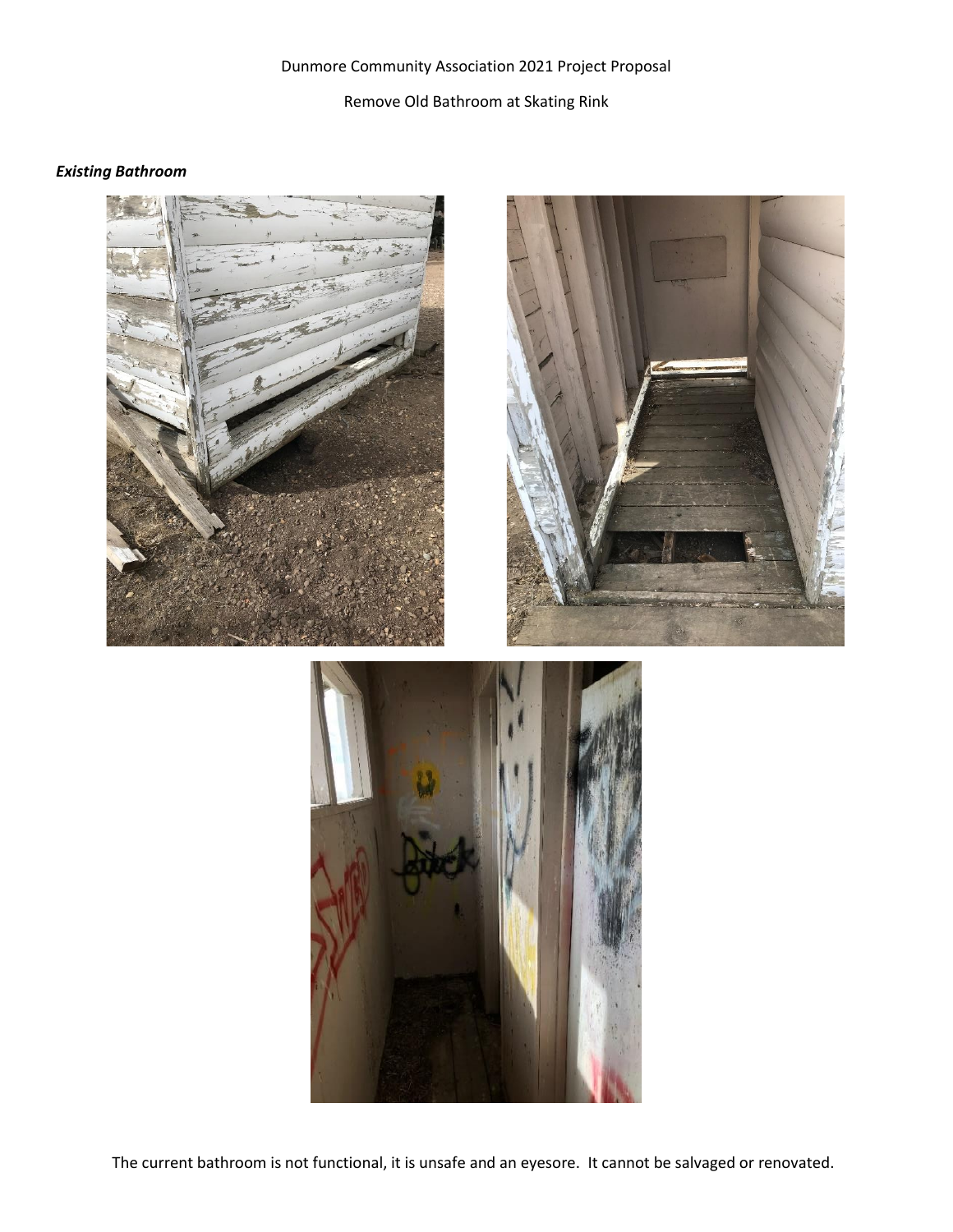## **Plan: Remove Bathroom & Fill in the hole**

- 1. The DCA will gather quotations and find out regulations involved to present to Cypress County for permission to proceed, or assistance with this project.
- 2. The DCA will contact Cypress County to find out if there are records on the location and size of the tank, and the County requirements to either remove it or cap it for future use.
- 3. We will rally community volunteers to tear the structure down and transport it to the dump during the Spring 2021 Community Volunteer Clean-up Day if the County supports the structure's removal.
	- A quote to expose the tank and inspect it has been requested as a back-up plan if the Cypress County does not get involved with this.
		- $\circ$  Update Apr 13/21: County would sub-contract the project (not perform directly). If tank is in good condition, will cap it and cover it. If tank is in disrepair, will remove it completely, take soil samples, and then fill hole and level ground. A contingency fund will be set aside by the DCA if this does not fall under the County's scope of responsibility.
	- The County has been contacted to see if there are records on file indicating what type/size of storage tank is in the ground.
		- $\circ$  Update Apr 13/21: County has confirmed records have not been found. County rep encouraged us to take photos and measurements so it can be re-located easily in future if new bathroom project is pursued. Will provide copies to County. Did not recommend leaving tank in the ground if we do not anticipate putting in a bathroom in the next 5 years.
	- Will need soil sampled before filling to confirmed it is not contaminated.
		- $\circ$  Update Apr 13/21: County rep verified there are 2 inspectors under whose jurisdiction the County falls. Was advised to reach out to them for sampling requirements, time-frame, and quotations.
	- We will need approx. 4 cubic yards of fill transported to the site.

UPDATE APRIL 14, 2021 – At the DCA Board of Directors Meeting Cypress County advised they will take over this project and have the structure safely removed and the tank inspected. The ground will be back-filled and tamped down into a clean area ready for a port-a-potty to sit.

UPDATE APRIL 19, 2021 – The old bathroom has been removed and the ground is prepped for the placement of a port-apotty. Due to Covid regulations, port-a-potties are restricted at this time, but the DCA plans to put one in place as soon as reasonably possible to service patrons using the park, hockey rink, and ball diamond.